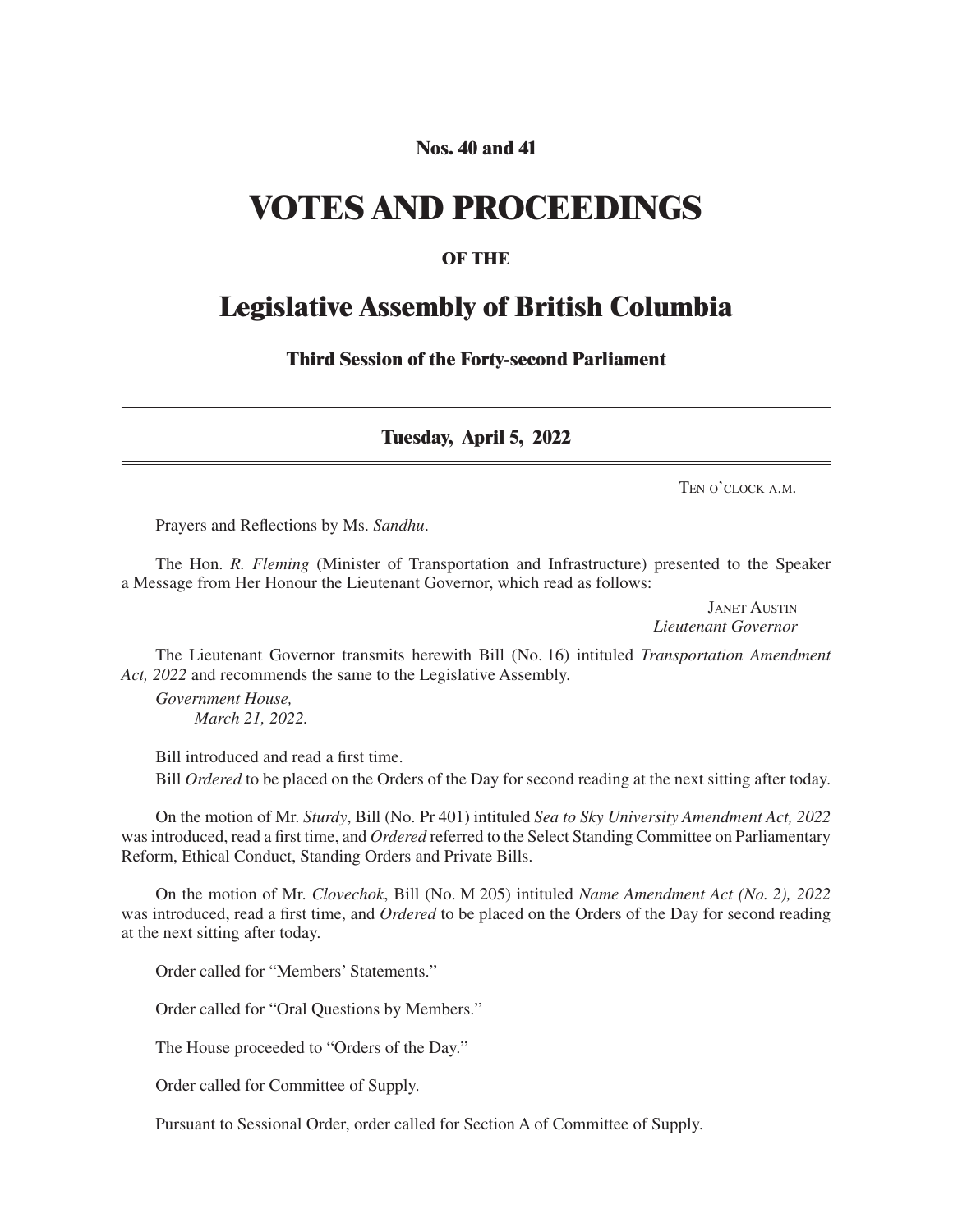#### 2 APRIL 5, 2022

The House resumed the adjourned debate on the motion for second reading of Bill (No. 12) intituled *Property Law Amendment Act, 2022*.

On the motion of Mr. *Ross*, the debate was adjourned to the next sitting of the House.

(In Committee— Section A)

Section A of Committee of Supply reported progress of the estimates of the Ministry of Advanced Education and Skills Training.

Report to be considered at the next sitting.

Committee to sit again at the next sitting.

And then the House adjourned at 11.52 a.m.

## **Tuesday, April 5, 2022**

One-thirty o'clock p.m.

The House proceeded to "Orders of the Day."

Order called for Committee of Supply.

Pursuant to Sessional Order, order called for Section A of Committee of Supply.

The House resumed the adjourned debate on the motion for second reading of Bill (No. 12) intituled *Property Law Amendment Act, 2022*.

The House divided.

Motion agreed to on the following division:

|                 |                 | $Y_{EAS}$ -52  |             |
|-----------------|-----------------|----------------|-------------|
| Chandra Herbert | Ma              | Farnworth      | <b>Brar</b> |
| Rice            | Chow            | Robinson       | <b>Begg</b> |
| Walker          | A. Singh        | Eby            | R. Singh    |
| <i>Simons</i>   | <b>Starchuk</b> | <i>Osborne</i> | D'Eith      |
| Popham          | Anderson        | Fleming        | <i>Sims</i> |
| Malcolmson      | Donnelly        | Chen           | Greene      |
| Beare           | Bailey          | Rankin         | Chant       |
| Mark            | Lore            | Ralston        | Leonard     |
| Kahlon          | Alexis          | Sharma         | Coulter     |
| Kang            | Routley         | Routledge      | Glumac      |
| Bains           | Whiteside       | Paddon         | Yao         |
| Dean            | Heyman          | Sandhu         | Dykeman     |
| Cullen          | Conroy          | Elmore         | Mercier     |
|                 |                 | $Nays - 27$    |             |
| Cadieux         | Oakes           | <i>Morris</i>  | Letnick     |
| Doerkson        | <b>Bernier</b>  | Kirkpatrick    | Banman      |
| Milobar         | Paton           | Wat            | Ashton      |
| <i>Stone</i>    | Sturdy          | Lee            | Tegart      |
| Halford         | Clovechok       | Merrifield     | Furstenau   |
| de Jong         | Rustad          | <i>Stewart</i> | Olsen       |
| Ross            | Kyllo           | Shypitka       |             |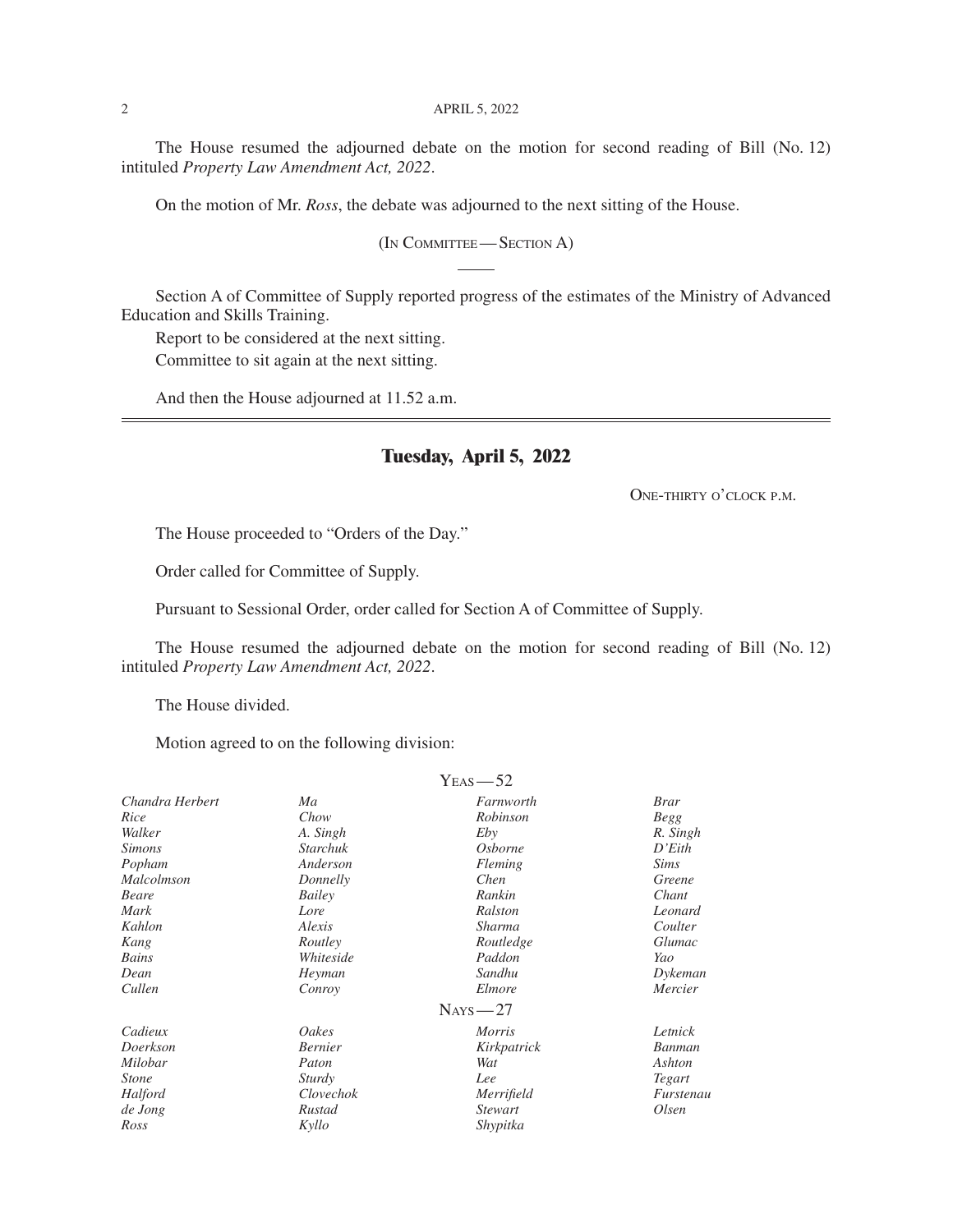#### APRIL 5, 2022 3

Bill (No. 12) read a second time and *Ordered* to be placed on the Orders of the Day for committal at the next sitting after today.

Mr. *Olsen* rose on a question of privilege regarding remarks made by the Minister of Forests with respect to the spraying of glyphosate in the forest sector and tabled the required motion and related documents.

The Hon. *M. Farnworth* made representations.

The Speaker stated that he would take the matter under advisement.

Bill (No. 6) intituled *Budget Measures Implementation Act, 2022* was committed.

Clause 1 of Bill (No. 6) passed.

Clause 2 of Bill (No. 6) passed on the following division:

|                   |                 | $Y_{EAS}$ -50  |                |
|-------------------|-----------------|----------------|----------------|
| Rice              | Chow            | Eby            | Begg           |
| Walker            | <b>Starchuk</b> | <i>Osborne</i> | R. Singh       |
| <i>Simons</i>     | Anderson        | Fleming        | D'Eith         |
| Popham            | Donnelly        | Chen           | Sims           |
| <i>Malcolmson</i> | Bailey          | Rankin         | Greene         |
| <b>Beare</b>      | Lore            | Ralston        | Chant          |
| Mark              | Alexis          | Sharma         | Leonard        |
| Kahlon            | Routley         | Routledge      | Coulter        |
| Kang              | Whiteside       | Paddon         | <i>Glumac</i>  |
| Bains             | Heyman          | Sandhu         | Yao            |
| Dean              | Conroy          | Elmore         | Dykeman        |
| Cullen            | Farnworth       | <i>Brar</i>    | Mercier        |
| Ma                | Robinson        |                |                |
|                   |                 | $Nays - 26$    |                |
| Cadieux           | Oakes           | Kyllo          | <i>Stewart</i> |
| Doerkson          | <b>Bernier</b>  | <i>Morris</i>  | Shypitka       |
| Milobar           | Paton           | Kirkpatrick    | Letnick        |
| <i>Stone</i>      | Davies          | Wat            | Banman         |
| Halford           | Sturdy          | Lee            | Ashton         |
| de Jong           | Clovechok       | Merrifield     | Tegart         |
| Ross              | Rustad          |                |                |

Clauses 3 through 10 of Bill (No. 6) passed.

Clause 11 of Bill (No. 6) passed on the following division:

|                 | $Y_{EAS}$ -52  |             |
|-----------------|----------------|-------------|
| Ma              | Farnworth      | <b>Brar</b> |
| Chow            | Robinson       | Begg        |
| A. Singh        | Eby            | R. Singh    |
| <i>Starchuk</i> | <i>Osborne</i> | D'Eith      |
| Anderson        | Fleming        | <i>Sims</i> |
| Donnelly        | Chen           | Greene      |
| Bailey          | Rankin         | Chant       |
| Lore            | Ralston        | Leonard     |
| Alexis          | Sharma         | Coulter     |
| Routley         | Routledge      | Glumac      |
| Whiteside       | Paddon         | Yao         |
| Heyman          | Sandhu         | Dykeman     |
| Conroy          | Elmore         | Mercier     |
|                 |                |             |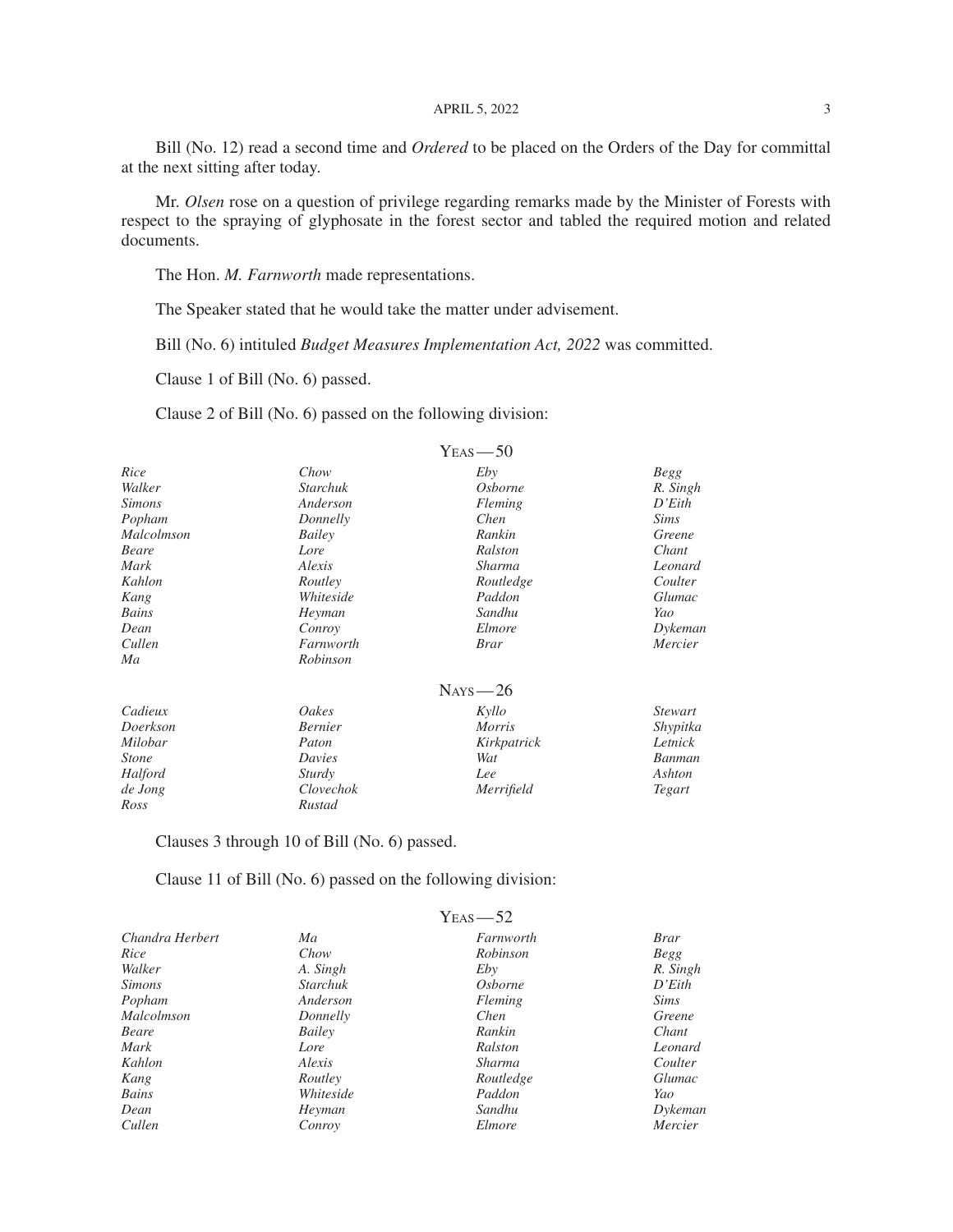#### 4 APRIL 5, 2022

|              |                | $N_{AYS}$ - 25 |                |
|--------------|----------------|----------------|----------------|
| Cadieux      | Oakes          | Rustad         | <i>Stewart</i> |
| Doerkson     | <b>Bernier</b> | Kyllo          | Shypitka       |
| Milobar      | Paton          | <b>Morris</b>  | Letnick        |
| <b>Stone</b> | Davies         | Wat            | Banman         |
| Halford      | Sturdy         | Lee            | Furstenau      |
| de Jong      | Clovechok      | Merrifield     | Olsen          |
| Ross         |                |                |                |

Clauses 12 through 26 of Bill (No. 6) passed.

On clause 27 of Bill (No. 6).

The Committee rose, reported progress and asked leave to sit again. Bill to be considered at the next sitting.

(In Committee— Section A)

Section A of Committee of Supply reported progress of the estimates of the Ministry of Advanced Education and Skills Training.

Report to be considered at the next sitting. Committee to sit again at the next sitting.

And then the House adjourned at 6.26 p.m.

HON. RAJ CHOUHAN, *Speaker*

### **NOTICE OF BILLS**

#### **Thursday, April 7**

Mr. *Kyllo* to introduce a Bill intituled *Workers Compensation Amendment Act, 2022*.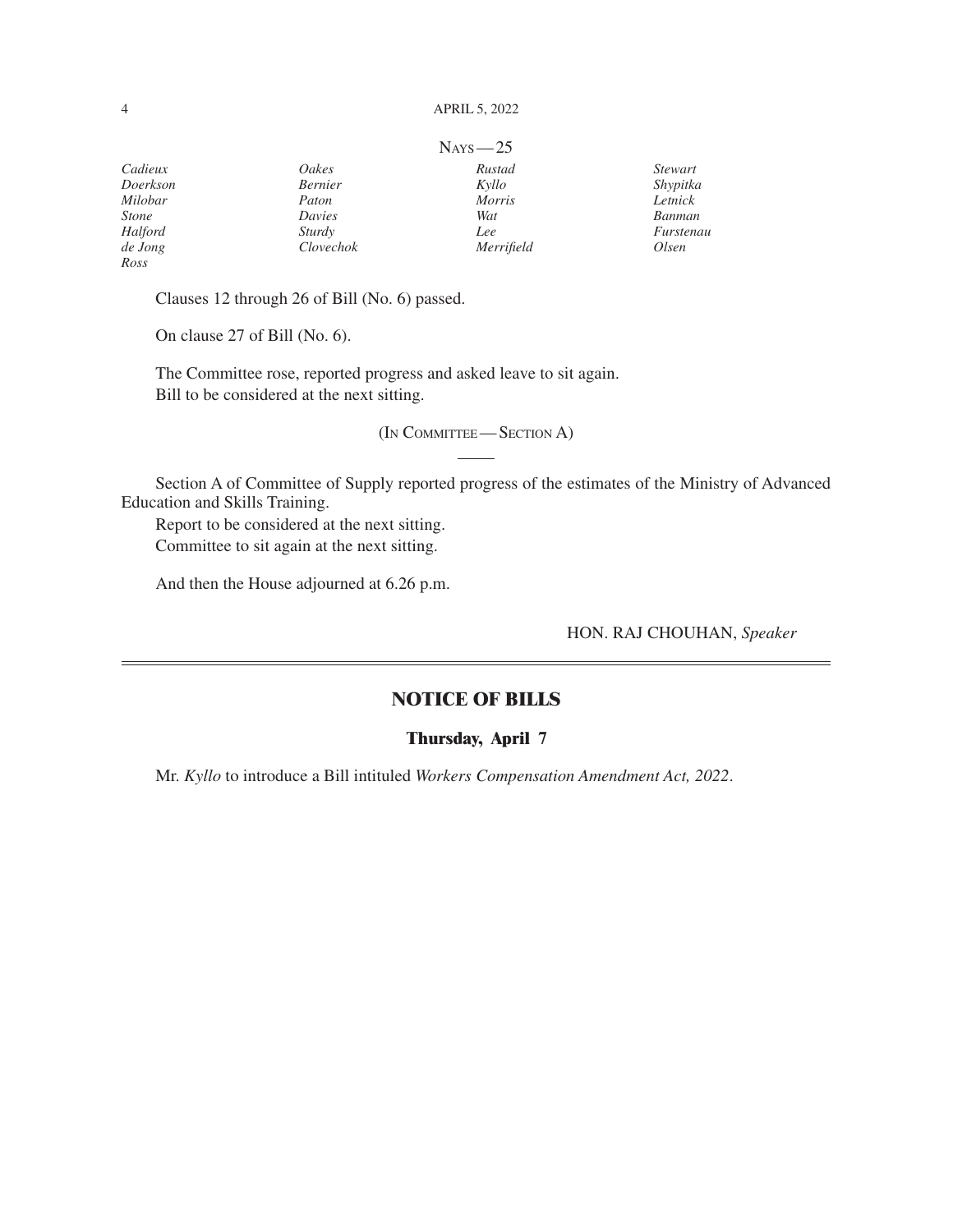| $\mathbf \zeta$<br>ļ<br>ļ |  |
|---------------------------|--|
| ſ<br>ļ                    |  |
| Č                         |  |
|                           |  |

**GOVERNMENT BILLS GOVERNMENT BILLS**

(Listing printed for convenience only) *(Listing printed for convenience only)*

| Title                                                                                           | Member                                 | Reading<br>First      | Second<br>Reading | Com-<br>mittee | Report  | Amended | Reading<br>Third | Royal<br>Assent | S.B.c.<br>Chap.<br>No. |
|-------------------------------------------------------------------------------------------------|----------------------------------------|-----------------------|-------------------|----------------|---------|---------|------------------|-----------------|------------------------|
| An Act to Ensure the Supremacy of Parliament                                                    |                                        | Feb. 8                |                   |                |         |         |                  |                 |                        |
| Municipalities Enabling and Validating (No. 4)                                                  | Hon. J. Osborne<br>                    | Feb. 9                | Feb. 10           | Feb. 15        | Feb. 15 |         | Feb. 15          | Mar. 10         |                        |
| Protected Areas of British Columbia                                                             | Hon. G. Heyman                         | Feb. 10               | Feb. 14           | Feb. 15        | Feb. 15 |         | Feb. 15          | Mar. 10         | $\mathbf{C}$           |
|                                                                                                 | Hon. A. Kang                           | Feb. 14               | Feb. 17           | Mar. $7$       | Mar. 7  |         | Mar. 7           | Mar. 10         | 4                      |
|                                                                                                 | Hon. H. Bains                          | Feb. 16               | Feb. 17           | Mar. 3         | Mar. 3  |         | Mar. 3           | Mar. 10         | $\infty$               |
| Budget Measures Implementation Act, 2022                                                        | Hon. S. Robinson<br>                   | Feb. 22               | Mar. 10           |                |         |         |                  |                 |                        |
|                                                                                                 | Hon. R. Fleming                        | Feb. 23               |                   |                |         |         |                  |                 |                        |
| Child and Family Support) Amendment Act, 2022<br>Attorney General Statutes (Hague Convention on |                                        | Mar. 2                | Mar. 8            | Mar. 28        | Mar. 28 |         | Mar. 28          | Mar. 31         | 5                      |
|                                                                                                 |                                        | Mar. 2                | Mar. 8            | Mar. 29        | Mar. 29 |         | Mar. 29          | Mar. 31         | $\circ$                |
|                                                                                                 | Hon. S. Robinson                       | Mar. 7                | Mar. 10           | Mar. 29        | Mar. 29 | Mar. 29 | Mar. 31          | Mar. 31         | $\circ$                |
|                                                                                                 | Hon. S. Robinson                       | Mar. 28               | Apr. 5            |                |         |         |                  |                 |                        |
|                                                                                                 | Hon. R. Fleming                        | Mar. 8                | Mar. 30           |                |         |         |                  |                 |                        |
|                                                                                                 | Hon. K. Conroy                         | Mar. 9                | Mar. 30           |                |         |         |                  |                 |                        |
|                                                                                                 | Hon. R. Fleming<br>                    | Apr. 5                |                   |                |         |         |                  |                 |                        |
|                                                                                                 |                                        | Mar. 31               |                   |                |         |         |                  |                 |                        |
|                                                                                                 | Hon. S. Robinson                       | Mar. 28               | Mar. 29           | Mar. 30        | Mar. 30 |         | Mar. 30          | Mar. 31         | $\overline{ }$         |
|                                                                                                 |                                        | Mar. 28               | Mar. 29           | Mar. 30        | Mar. 30 |         | Mar. 30          | Mar. 31         | ${}^{\circ}$           |
|                                                                                                 | (Listing printed for convenience only) | <b>MEMBERS' BILLS</b> |                   |                |         |         |                  |                 |                        |
|                                                                                                 |                                        |                       |                   |                |         |         |                  |                 |                        |
| Title                                                                                           | Member                                 | Reading<br>First      | Second<br>Reading | Com-<br>mittee | Report  | Amended | Reading<br>Third | Royal<br>Assent | S.B.C.<br>Chap.<br>No. |

April 5, 2022

M 201 British Columbia Transit Amendment Act, 2022................. Mr. Sturdy ........................ Mar. 3 M 202 Equal Pay Reporting Act...................................................... Ms. Cadieux ..................... Mar. 8

Mar. 3 Mar. 8

M 202 Equal Pay Reporting Act.........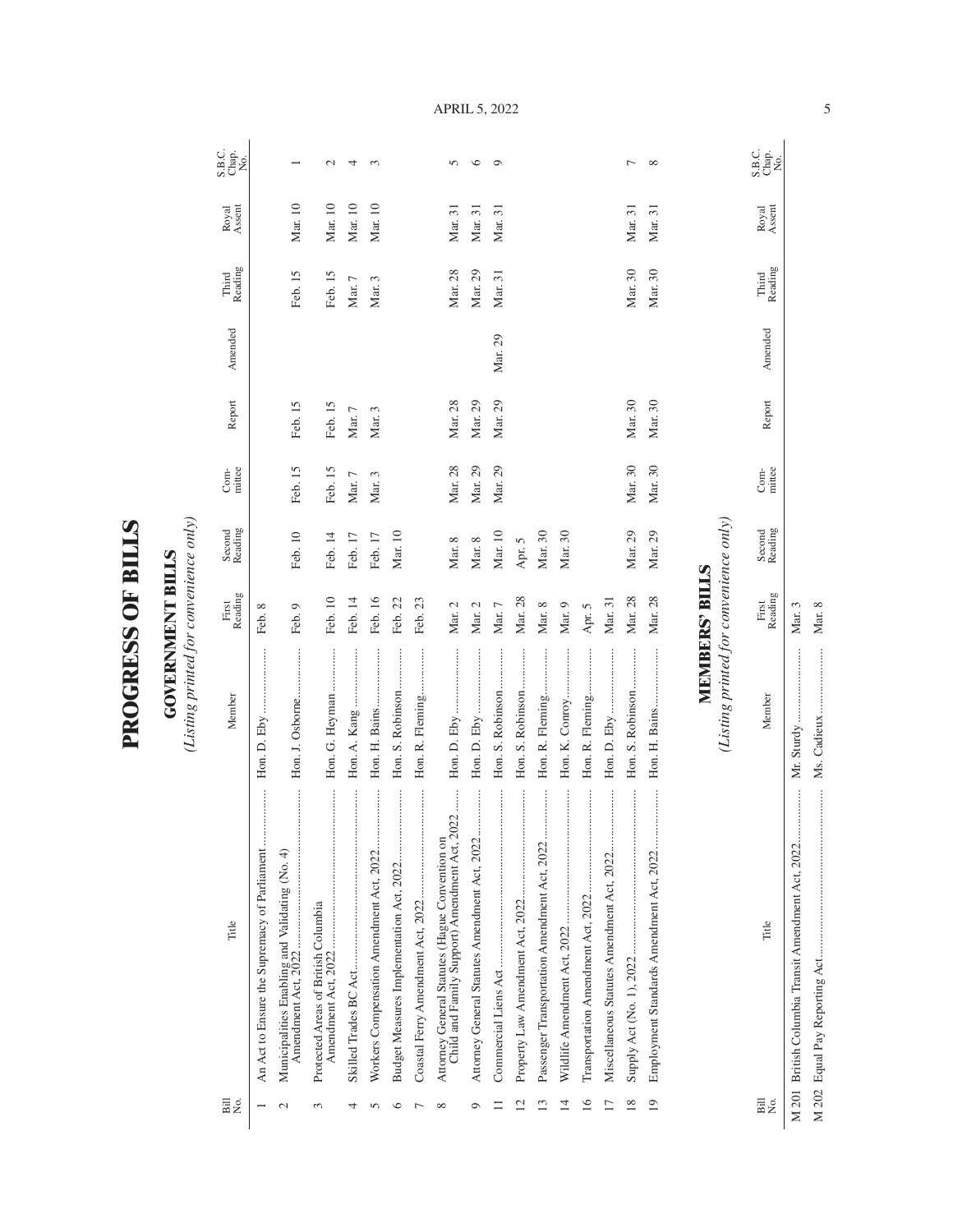| י<br>י<br>Ì         |  |
|---------------------|--|
|                     |  |
|                     |  |
|                     |  |
| くしじょう にく くくにんて<br>ì |  |
|                     |  |

**MEMBERS' BILLS**<br>(Listing printed for convenience only) *(Listing printed for convenience only)***MEMBERS' BILLS**

| Title<br>Bill<br>Σó.                               | Member                                | First<br>Reading | Second<br>Reading | Com-<br>mittee | Report | Amended | Third<br>Reading | Royal<br>Assent | C.<br>S.B.<br>S.B.<br>Z |
|----------------------------------------------------|---------------------------------------|------------------|-------------------|----------------|--------|---------|------------------|-----------------|-------------------------|
| M 203 Assessment (Split Assessment Classification) |                                       | Mar. 9           |                   |                |        |         |                  |                 |                         |
|                                                    |                                       | Mar. 10          |                   |                |        |         |                  |                 |                         |
|                                                    | Mr. Clovechok                         | Apr.             |                   |                |        |         |                  |                 |                         |
| * Title changed.                                   |                                       |                  |                   |                |        |         |                  |                 |                         |
|                                                    |                                       | PRIVATE BILLS    |                   |                |        |         |                  |                 |                         |
|                                                    | Listing printed for convenience only) |                  |                   |                |        |         |                  |                 |                         |

| $\overline{B}$<br>2<br>Z | Title | lember | adın;<br>First | cading<br>Second | Com-<br>mittee | Report | mendec | Third<br>Reading | Royal<br>Assent | S.B.c.<br>Chap.<br>No. |
|--------------------------|-------|--------|----------------|------------------|----------------|--------|--------|------------------|-----------------|------------------------|
|                          |       |        | i              |                  |                |        |        |                  |                 |                        |